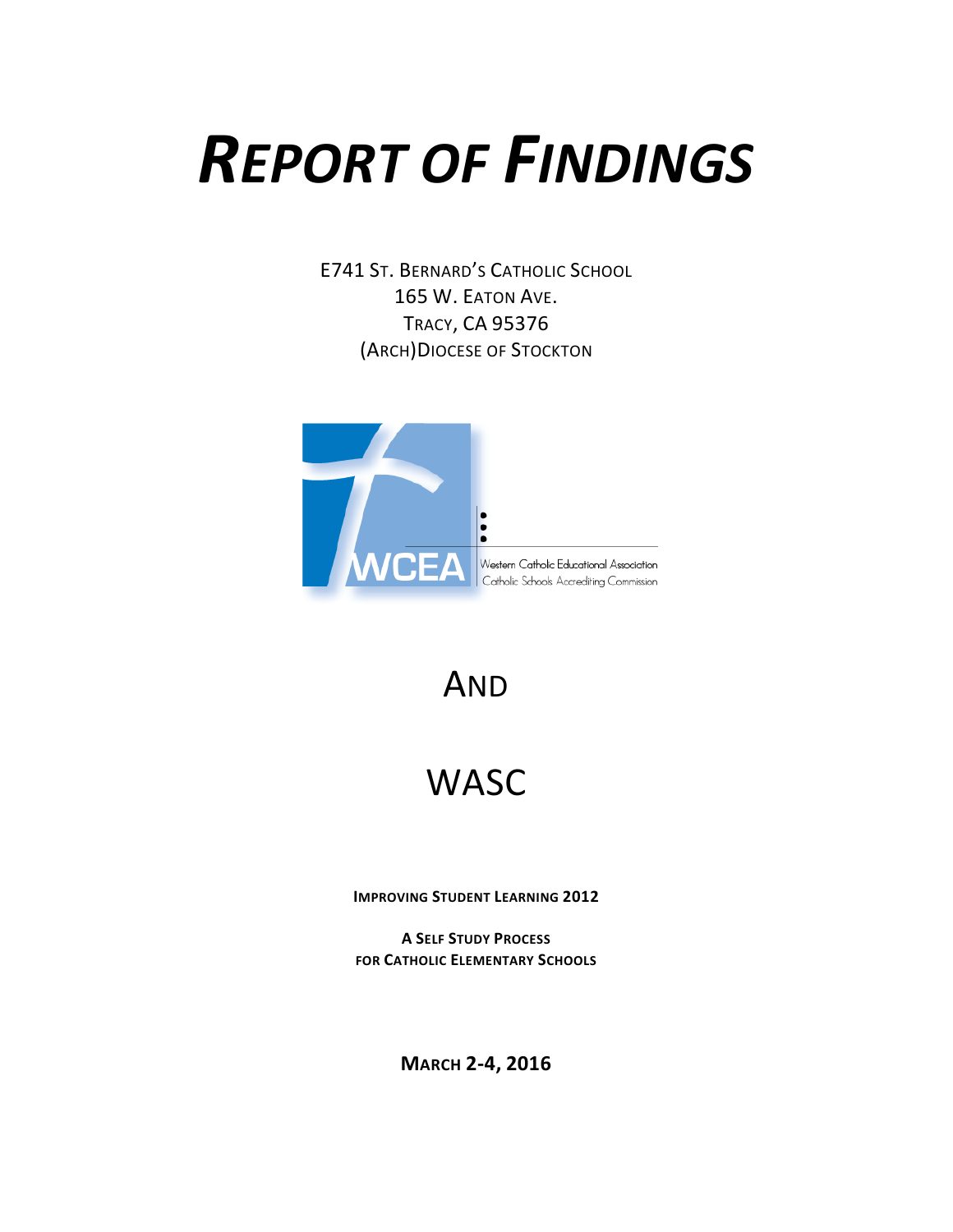# *REPORT OF FINDINGS*

for [E741 St. Bernard's Catholic School]

Tim Hooke Chairperson Oakland Diocese Holy Rosary School 25 East 15<sup>th</sup> Street Antioch, CA, 94509 925-757-1270

Rachel Lemos Team Member St. Luke C.E.S., Stockton

Peggy Perez Team Member Sacred Heart Catholic School, Patterson

\_\_\_\_\_\_\_\_\_\_\_\_\_\_\_\_\_\_\_\_\_\_\_\_\_\_\_\_\_\_\_\_\_\_\_\_\_\_\_\_\_\_

\_\_\_\_\_\_\_\_\_\_\_\_\_\_\_\_\_\_\_\_\_\_\_\_\_\_\_\_\_\_\_\_\_\_\_\_\_\_\_\_\_\_

\_\_\_\_\_\_\_\_\_\_\_\_\_\_\_\_\_\_\_\_\_\_\_\_\_\_\_\_\_\_\_\_\_\_\_\_\_\_\_\_\_\_

\_\_\_\_\_\_\_\_\_\_\_\_\_\_\_\_\_\_\_\_\_\_\_\_\_\_\_\_\_\_\_\_\_\_\_\_\_\_\_\_\_\_

Jennifer Burkland Team Member St. Anthony of Padua, Manteca

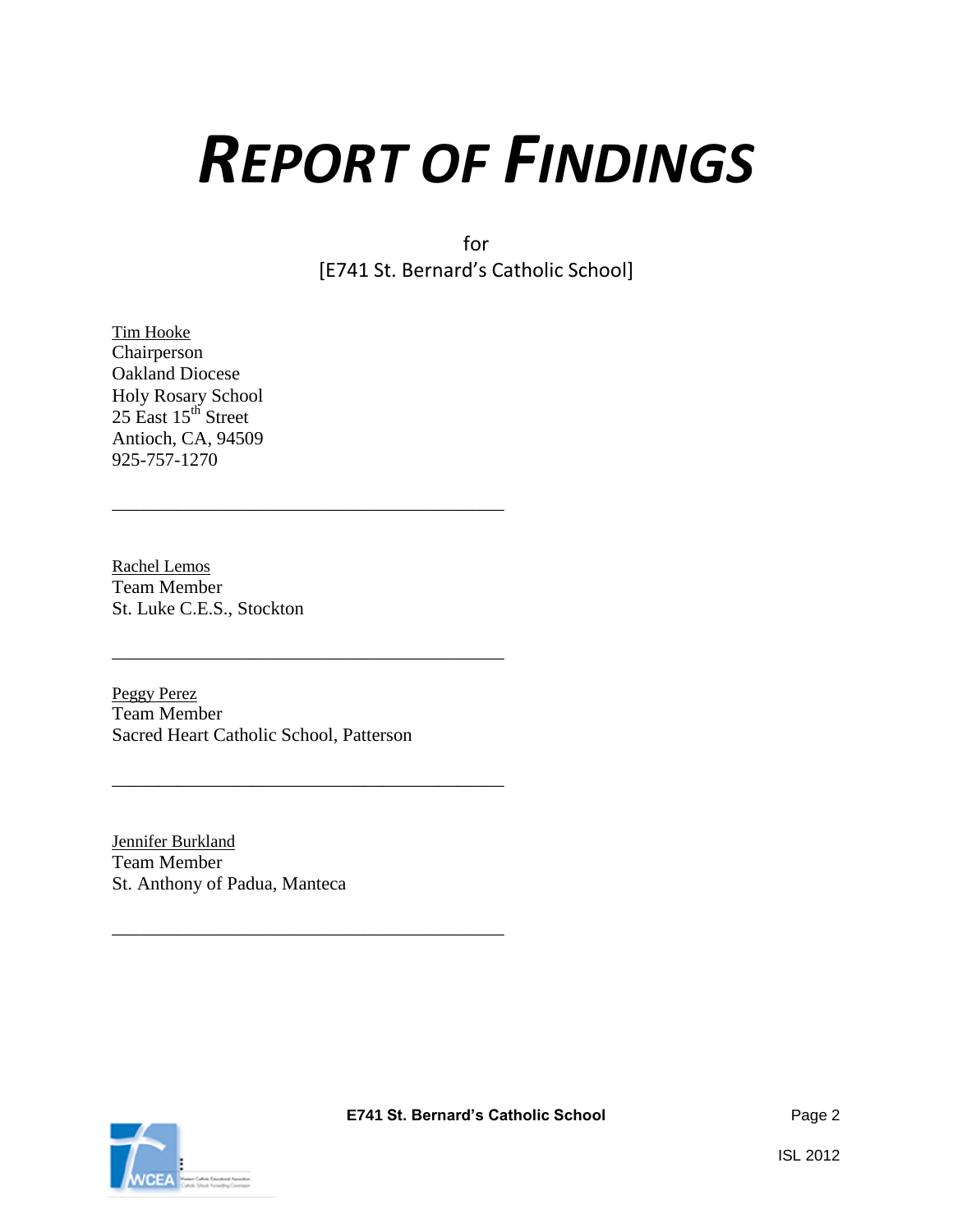# **PREFACE**

We, the Visiting Committee, wish to commend you, the pastor, priests, administration, faculty, staff, parents, and student body of St. Bernard's Catholic School for working together to make the school a loving, caring, and learning environment. We pray that the good work that you have done and the plans that you have made for the future will help you become an even better school.

The team found our three days at St. Bernard's Catholic School professionally rich and personally rewarding. We experienced a community where everyone is striving to provide a Catholic environment where quality education is a priority.

We wish to thank all of you, pastor, priests, administration, faculty, staff, parents and students for your warm and gracious hospitality.

May the Christ we serve bless you with every success as you journey into your future.

# **Chapter 1: Introduction**

## **A. How the Self Study was conducted**

The Visiting Committee observed that St. Bernard Catholic School's Self-Study told the story of the steps taken in completing the Self-Study. In November 2014, parents were informed of the process and a leadership team was selected. In addition, in order to accurately assess the Catholic Identity of the school, surveys were designed and given to faculty and staff, parents, students and clergy. The Self-Study indicates that the results were reviewed and tabulated in January 2015.

Committees were formed to discuss each section of Chapter 3. Faculty meetings were restructured into committee meetings to disaggregate, analyze, and discuss data. Several parents and students were actively engaged in the meetings and discussion about support for student spiritual, personal, and academic growth. Initial drafts for each section were written and shared with committee members and drafts were revised and edited as needed.

In October 2015 the Leadership Team and faculty discussed the significant accomplishments identified in Chapter 3 and decided which critical goals to improve student learning needed to be addressed in the Action Plan. In November the pastor, staff, School Advisory Committee, Finance Council, and Parish Council received a copy of Chapter 3 and were asked to provide feedback. Parents were also given a chance to read and give feedback of the Self Study. In December the Leadership Team discussed and wrote the Action Plan. The principal completed Chapter 1 and the Self Study was printed in January 2016.

One obstacle that was overcome in August 2015 was the need to restructure the Leadership Team due to staff turnover. The principal and vice-principal remained, and three staff members joined the team.

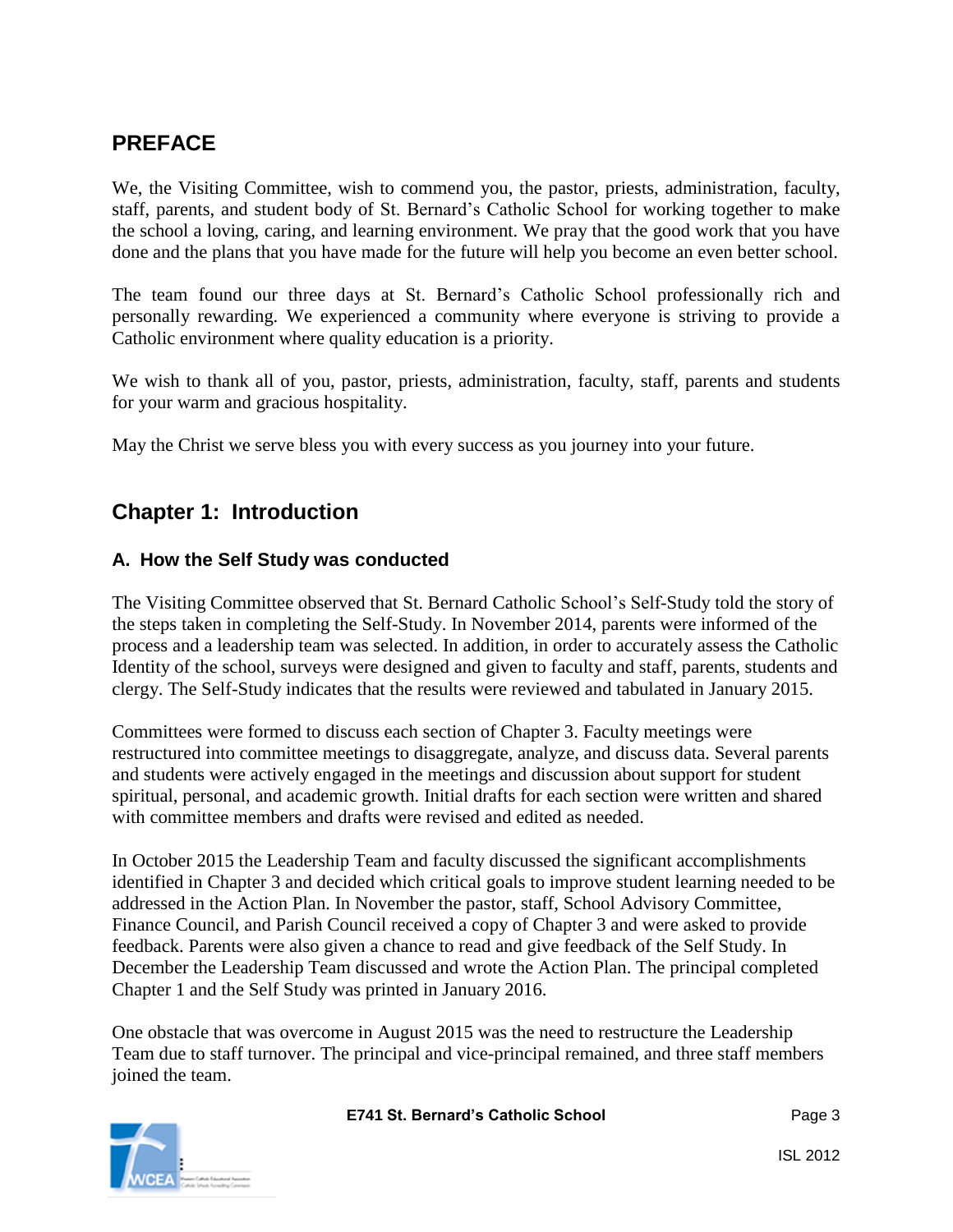The Visiting Committee observed St. Bernard's Catholic School was highly effective in completing the Self Study. We applaud St. Bernard's Catholic School for persevering through the obstacles that presented themselves due to change in administration and staff.

#### **B. Involvement and Collaboration of Shareholders in Completing the Self Study Accreditation Factor #1:** *The school involves all shareholders in data review, analysis and dialogue about perceived accomplishments in the area of student learning, and in developing, implementing and monitoring goals for improvements in student learning.*

The Visiting Committee observed that the Self-Study indicates that all shareholders were invited to participate and collaborate in the Self Study process. Parents, students, staff, and clergy completed surveys. Instructional staff, support staff, parents, and students were committee members. Shareholders were encouraged to participate in the revision of the school's mission, philosophy, and student learning expectations. Students, teachers, staff, School Advisory Committee (SAC), Parent Teacher Club (PTC), Finance Council, and Parish Council were updated on the process and asked for their input and feedback on the document draft. The office staff and principal were involved in the completion of the school profile (Appendix A).

The staff participated in weekly meetings, discussed, reviewed, and analyzed data with a focus on improving student learning and faculty reviewed curriculum standards and instructional methodology to determine if they support high achievement for all students. The instructional staff reviewed and analyzed assessment data. Goals were created, based on the assessment data, strategies were implemented, and assessment results were tracked and analyzed to determine the effectiveness of the instructional strategies. The pastor, staff, parents, SAC, Finance Council, and Parish Council were involved in the review of the Self Study draft. Significant accomplishments were identified and goals were created based on the data reviewed. Instructional staff fine-tuned the goals and brainstormed strategies to implement as part of the Action Plan.

After meeting with the parent community, the Visiting Committee is confident the parents will continue to be strong supporters of the school and its endeavors. In addition the Shareholders of St. Bernard's Catholic School will be involved in systematic analysis of the school's effectiveness through future surveys, SAC and PTC meetings, and ongoing communication such as the weekly newsletter email.

The Visiting Committee observed St. Bernard's Catholic School is highly effective in the Involvement and Collaboration of Shareholders in Completing the Self Study. The Visiting Committee enjoyed our conversation with the parent community; however, we wish we had the opportunity to meet more parents in person, which was not possible due to time constraints. The parent community's voice is heard through the large amount of surveys collected by St. Bernard's Catholic School.

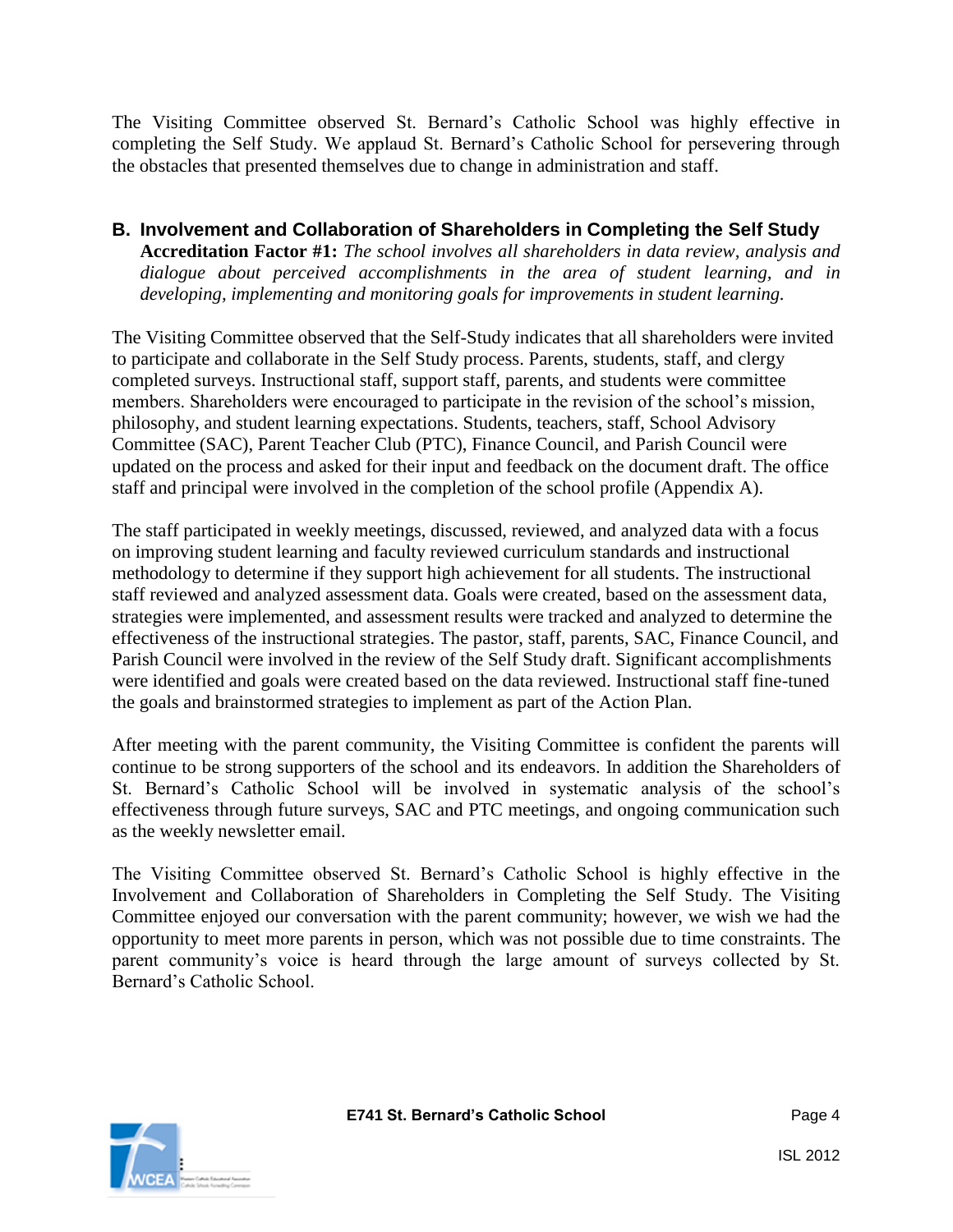# **Chapter 2: Context of the School**

# **A. School Profile**

The Visiting Committee observed that the school profile is updated annually and is used to identify trends, discuss possible causes for changes in enrollment, and make predictions about the impact of these trends in student achievement and the future of the school. The rate of graduates attending Catholic high schools has remained stable since 2012. Two thirds of the  $8<sup>th</sup>$ grade class attends local public high schools and the remaining students attend either St. Mary's High School in Stockton or Central Catholic High School in Modesto. Based on the information found in the school profile the School Advisory Committee (SAC) and Finance Council discuss concerns about decreased enrollment and recruitment efforts focused on those attending the new preschool and parish families.

From 2008 to 2013 enrollment remained stable. However, in the past two years Kindergarten enrollment has decreased by 21%. With the opening of the preschool, Kindergarten enrollment in 2015 increased by 10% due to the fact that 15 of the 23 Kindergarteners attended St. Bernard's preschool. If this trend continues, a 2% increase in enrollment is predicted each year. The enrollment in  $1<sup>st</sup>$  grade decreased by 28% in 2014 due to staff turnover, lack of enrichment opportunities for high achievers, and families' financial difficulties. It is predicted that higher enrollment in Kindergarten and staff stability may increase the number of students in the lower grades in the next two years. Recruitment efforts for all grade levels include student participation at School Family Masses, parent and student testimonials at Mass, Open House, school information brochures given to parishioners and local advertisements as well as the school website, parish bulletin, and Twitter.

According to survey data over 97% of students feel that the school supports them in their faith development and over 90% believe that the school provides them with Catholic service opportunities. Ninety-eight percent of  $4<sup>th</sup>$  through  $8<sup>th</sup>$  graders report that their teachers have high expectations of them, and 94% believe that teachers set high academic standards. Eighty-nine percent of those students also agree that teachers give extra help when needed. Ninety-three percent of Kindergarten through 3rd grade report that they like school, and 94% report that teachers give extra help.

According to parent survey results over 97% agree that religion instruction is either effective or highly effective, 74% agree that mathematics instruction is effective or highly effective, 86% agree that reading instruction is effective or highly effective, and 80% agree that English language arts instruction is effective or highly effective. The lowest percentage of parent approval was in the area of math instruction. The staff interpreted the 74% as a direct result of the transition to Common Core State Standards. Ninety-seven percent of parents surveyed stated that St. Bernard's Catholic School is safe, and 95% agreed that the school provides an atmosphere in which Christian values and attitudes are emphasized and practiced. Parents wish to see improvements in fine arts, providing music, art, and Spanish at all grade levels, and additional physical education.

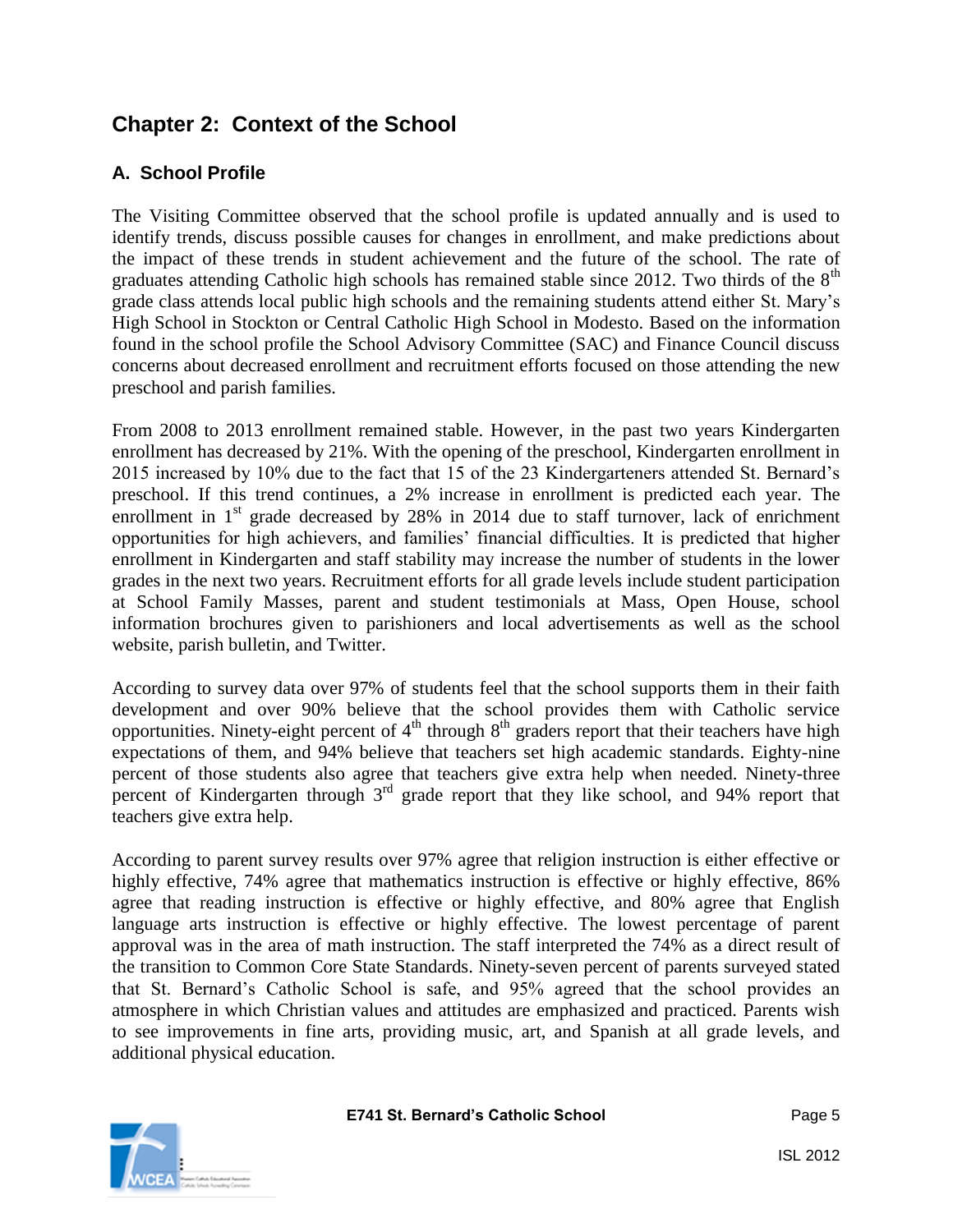The Visiting Committee observed St. Bernard's Catholic School is highly effective in compiling and analyzing data annually and identifying major changes or trends. St. Bernard's Catholic School is highly effective in the use of parent/student/staff surveys.

## **B. Use of Prior Accreditation Findings to Support High Achievement of All Students**

**Accreditation Factor #2:** T*he school has used the prior accreditation findings, both those discovered by the school and those identified by the Visiting Committee, and other pertinent data to ensure high achievement of all students and to drive school improvement.*

The Visiting Committee observed that since the last accreditation in the spring of 2010 the school has addressed the Action Plan goals, implemented strategies, monitored progress, and assessed the impact on student academic achievement and spiritual growth.

The first goal was to promote spiritual growth in students. This was accomplished through school-wide prayer services planned and prepared by students since 2010. The school community has participated in a variety of service projects to benefit the local community, children, and military personnel abroad. Discussion and reflection about the Sunday Gospel is a practiced from 4<sup>th</sup> through 8<sup>th</sup> grade. Adoration of the Blessed Sacrament is part of the school's Lenten practice. Throughout the year students participate in spiritual activities with buddies, in addition to attending Mass together. Learning Masses have been implemented and are well liked by staff, parents and students.

The second goal was to improve writing in all areas of the curriculum. Step Up To Writing (SUTW) was implemented at all grade levels. Students become familiar with the structure and tools of the program in the lower grades and use similar tools in the middle grades and junior high. Samples of student writing using SUTW tools have been collected and analyzed from grade to grade and have shown overall improvement. In the spring of 2012 teachers worked by grade levels (K-2, 3-5, 6-8) to create writing rubrics to address the Common Core State Standards (CCSS).

The last goal was to implement more frequent formal and informal teacher observations. A schedule was developed to conduct formal observations in the fall and in the spring. The formal observation form was modified to include the percentage of students on task. This resulted in teachers paying close attention to students who were off task and finding ways to engage them in meaningful learning. Informal observations became more frequent throughout the year, using the Data Walk form.

The school was involved in a continuous process of school improvement during the years since the last accreditation. Goals were discussed at faculty and staff meetings. Dates for implementation were established, followed by discussion and feedback, resulting in the adoption of practices that improve student learning.

The Visiting Committee observed St. Bernard's Catholic School is highly effective in the use of Prior Accreditation Findings to support high achievement of all students.



**E741 St. Bernard's Catholic School** Page 6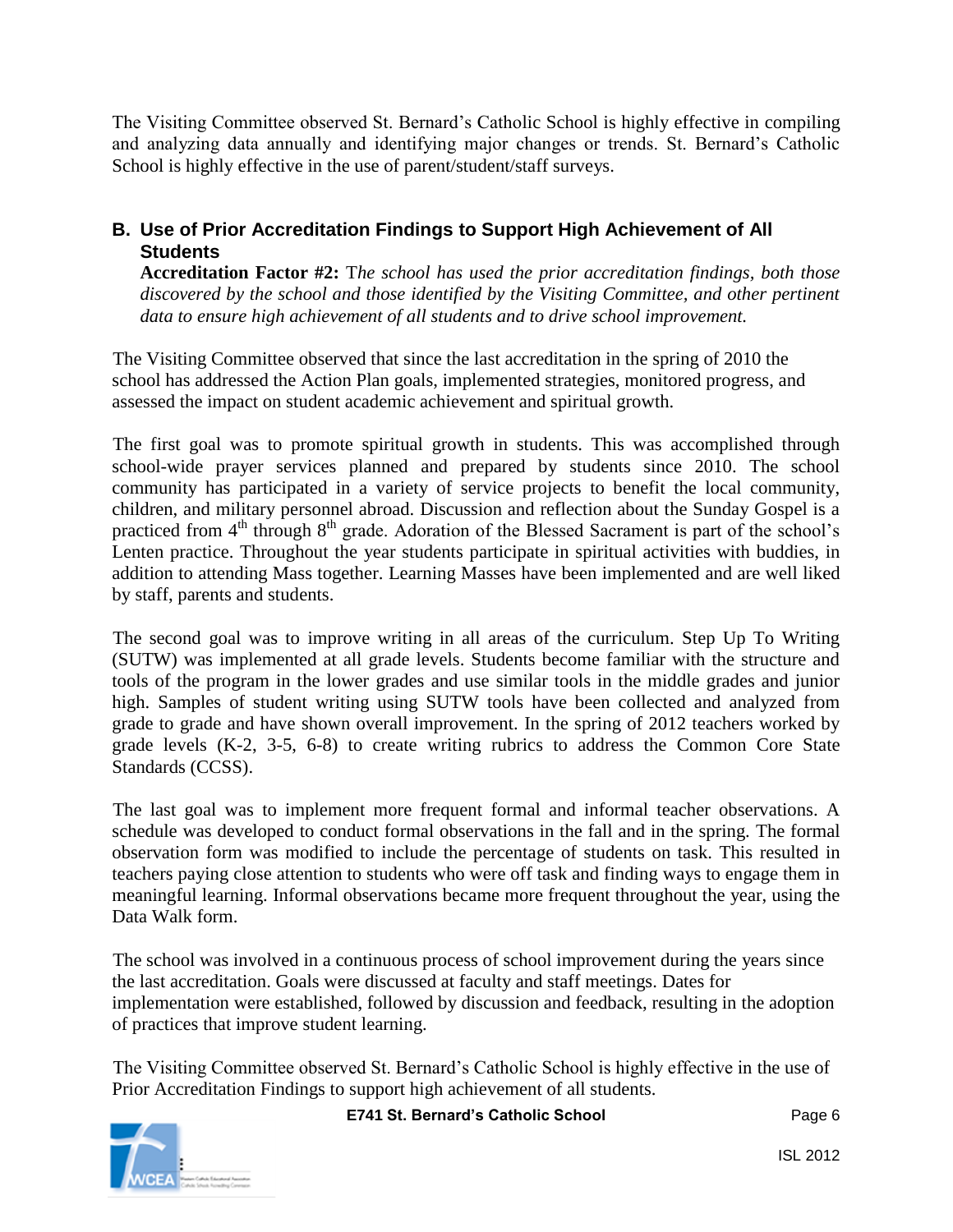# **Chapter 3: Quality of the School Program**

# **A. Assessment of the School's Catholic Identity**

**Accreditation Factor #3:** *The school is Catholic, approved by the Local Ordinary (Canon 803), providing opportunities for community worship and participation in the Sacraments, and promoting evangelization and service to the community*.

The Visiting Committee observed that the teachers participate in faith formation activities for catechetical and instructional competency following the guidelines of the Diocese of Stockton. The initial certification is achieved through the completion of the program Echoes of Faith and is maintained and renewed by staff participation in faith formation activities.

St. Bernard's Catholic School has modified its mission and philosophy statements throughout the years to better reflect its identity as a school and Catholic community. St. Bernard's Catholic School provides daily religious instruction utilizing Sadlier textbooks, Benzinger family life series, and Diocesan Religion Enduring Standards. Students write gospel reflections to help them understand the readings from the Sunday Liturgy of the Word. Teachers also provide a classroom environment that is rich with visual reminders of signs, sacramentals, traditions, and rituals of the Catholic faith. Each classroom contains a prayer space, a liturgical calendar, crucifix, and a statue of Mary.

The priests and staff recognize the need for more opportunities for spontaneous prayer in the classrooms, importance of developing a greater love for the Eucharist, and would like to provide more opportunities for Adoration of the Blessed Sacrament throughout the year. Staff survey results revealed the need for more opportunities during the school year for faculty and staff to engage in activities focused on their spiritual growth. In addition there is a need to provide additional opportunities for parent faith formation as part of the school program.

The Visiting Committee observed St. Bernard's Catholic School is highly effective in the assessment of the school's Catholic Identity and in identifying the areas in need of improvement.

# **B. Defining the School's Purpose**

**Accreditation Factor #4:** *The school's purpose is defined through the school's mission statement, philosophy, measurable Schoolwide Learning Expectations, Arch/diocesan curriculum standards (local curriculum standards where Arch/diocesan standards don't exist), and other governing authority expectations.*

The Visiting Committee observed that St. Bernard's mission, philosophy, and school-wide student learning expectations (SLEs) define the school's purpose to shape and form faith-filled Catholics with strong academic skills and moral values. The mission and philosophy statement were revised to identify the school as a ministry of the parish and highlight the quality of Catholic education that the school offers. St. Bernard's Catholic School realizes that they are a ministry of the parish and that by fostering high academic skills and instilling moral values the students will make positive contributions to the parish, Church, and community at large.

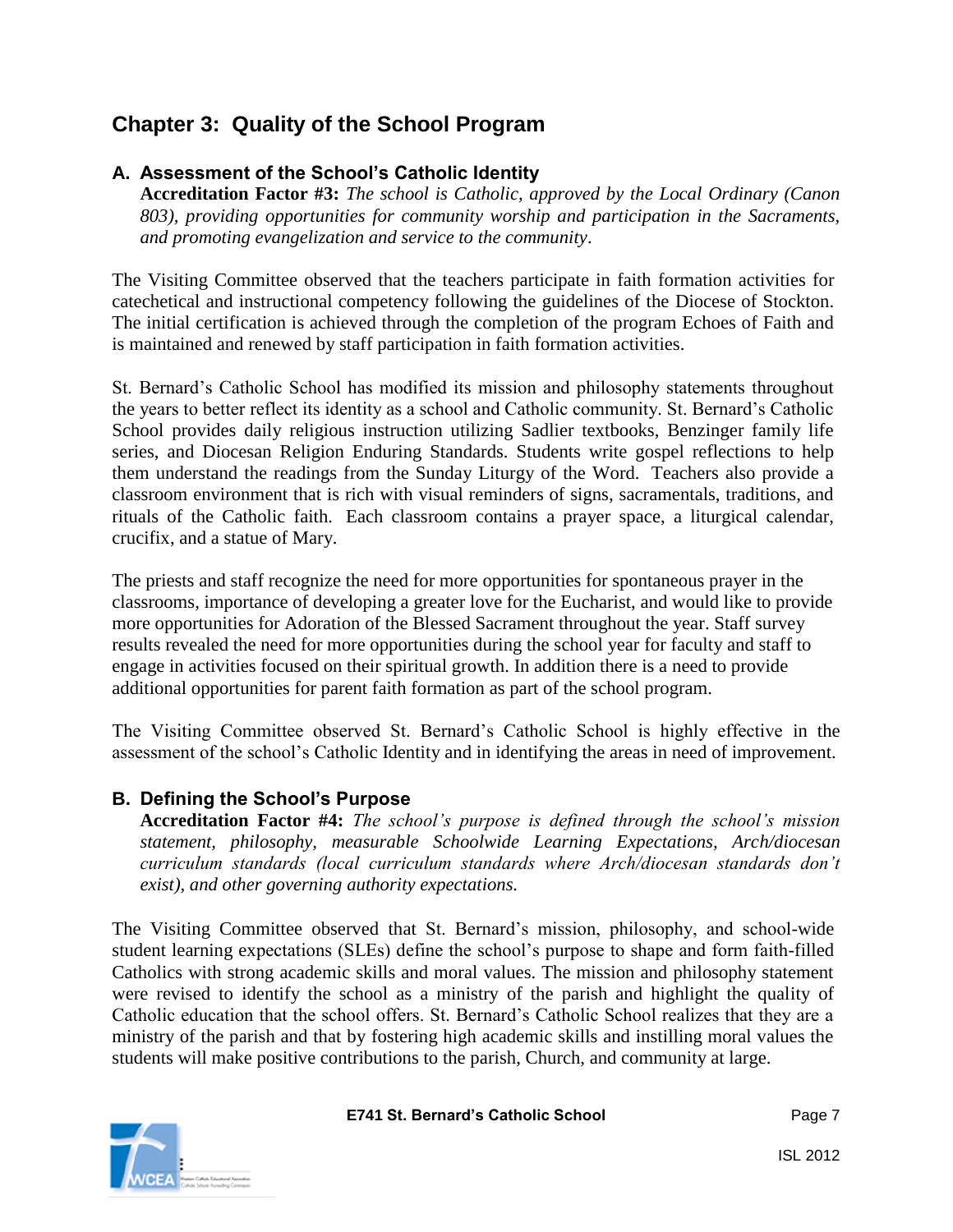Shareholders determined the need to combine and eliminate repetitive ideas contained within some of the SLEs. The SLE rubrics that were developed in 2008 and implemented in 2009 are currently used to help assess students' knowledge and application of each SLE. The assessment data and work samples are passed with the students from grade to grade. Each teacher creates a plan for the year as to how progress towards achievement of the SLEs will be measured. However, in general, students are not given the tools or opportunities to assess their own achievement of the SLEs, so creating ways for students to assess their own progress would be beneficial. Due to the recent revision of the SLEs, new activities to help students learn and understand the SLEs need to be implemented school wide.

Lessons are aligned to the teachings of the Catechism of the Catholic Church and the Diocese of Stockton's Religion Enduring Standards. California State Standards and Common Core State Standards (CCSS) are addressed in lessons, establishing high academic standards for all students. Up-to-date textbooks and accredited Catholic resources are used to support the curriculum.

The Visiting Committee observed St. Bernard's Catholic School is highly effective in defining the School's purpose and expectations. St. Bernard's Catholic School's mission and philosophy statement identify the school as ministry of the parish and highlight the quality of Catholic education that the school offers.

## **C. Organization for Student Learning to Support High Achievement of All Students**

**Accreditation Factor #5:** *The organizational structures of the school focus on high achievement of all students, and communicate student progress to all shareholders*.

The Visiting Committee observed The Visiting Committee observed that the organizational structure of St. Bernard's Catholic School is based on the Diocese of Stockton policy and procedures and the organizational policies play key roles in maintaining a structure that fosters high student achievement and Catholic values. Participants are the pastor, the principal, faculty, staff, and parents. The priests invite staff, students, and families to participate in worship and in parish ministries. The presence of the priests at school assemblies, activities, and liturgies fosters a strong relationship with the students and their families.

The principal is responsible to the pastor and is the spiritual, educational, and organizational leader of the school. The principal works closely with the pastor, the vice-principal, staff, and SAC to ensure open and effective communication. The principal guides the school in accordance with diocesan policies, and attends SAC, Parish Council, Finance Council and Parent Teacher Club (PTC) meetings. The principal serves as executive officer of developing, administering, and monitoring policies. The principal, with the assistance of the vice-principal, leads the instructional staff in professional growth and curriculum development, oversees resource management and is responsible for the overall operation of the school.

St. Bernard's Catholic School has a supportive, involved, and dedicated SAC. The SAC acts as an advisory body to the pastor and principal, and meets once a month to discuss school safety, finances, technology, curriculum enhancement, marketing, and public relations.

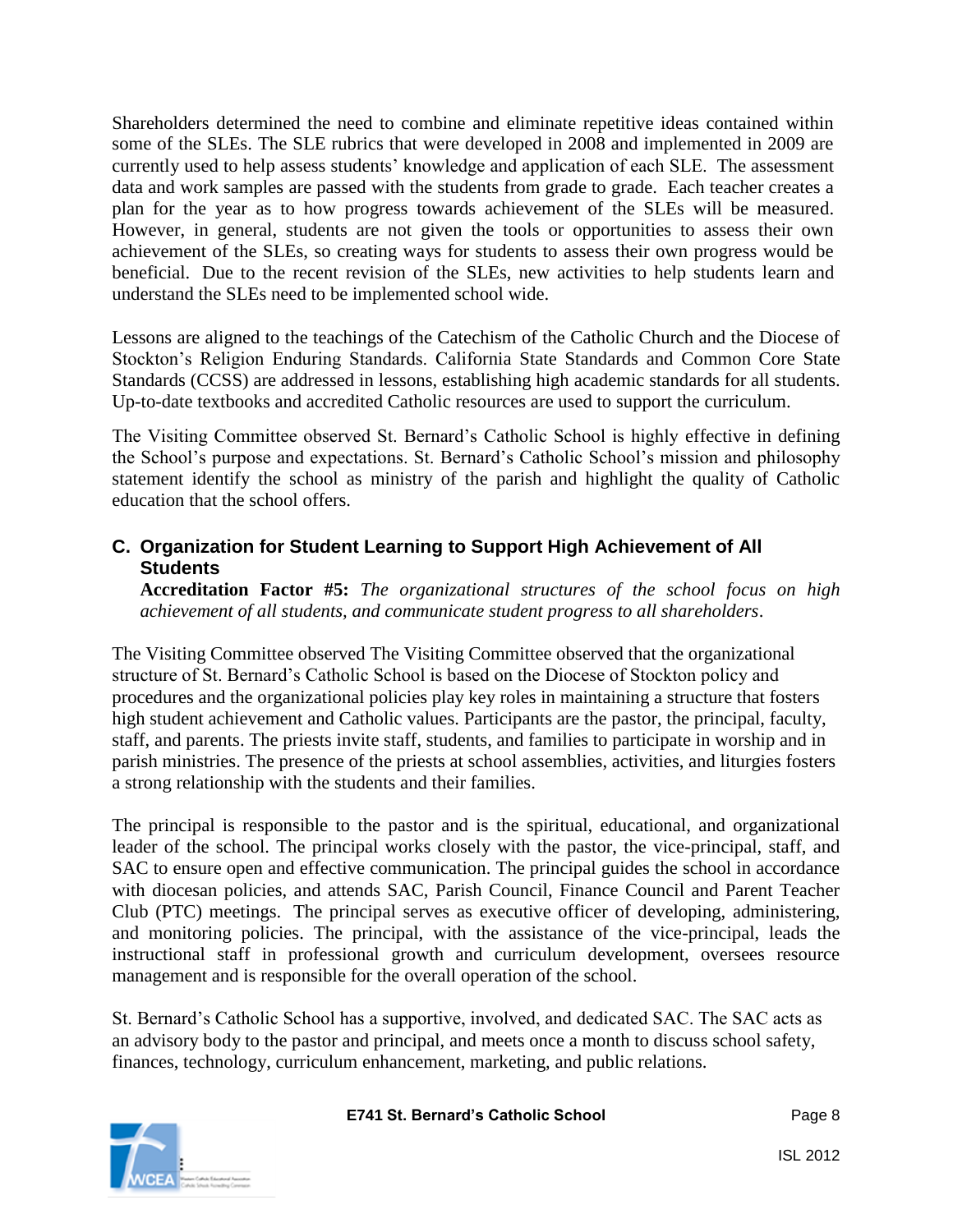All leadership groups, school and parish staff, SAC, and PTC are genuinely committed to the achievement of the school's mission and philosophy through the expression of their Catholic identity. The staff focuses on the needs of the whole person in the formation of the students, knowing that their job entails supporting the parents, who are the primary educators of their children.

The teachers of St. Bernard's Catholic School are committed to help each student achieve his or her academic potential. The teachers provide a strong curriculum to students in a Catholic environment that nurtures collaboration and creativity. Student expectations are communicated to parents at Back-to-School Night, in the Parent-Student Handbook, and on the school website. Teachers communicate expectations to their students in class and to parents through emails, phone calls, newsletters, weekly folders, Cornerstone parent portal, and teacher websites. The staff models Christian behavior in all types of communication.

The administration places high priority on staff development with the goal of supporting achievement for all students. Weekly faculty staff meetings provide opportunities to discuss and evaluate programs, share best practices, and analyze student progress. Teachers continually improve instruction with strategies gained through participation in professional development activities, research, and implementation of technology to promote 21st century skills and support high achievement of all students. Title II funds and additional money designated in the school budget are set aside for professional development, allowing staff to seek out and participate in training and growth opportunities to enhance teaching and learning. The faculty also participates at professional development in-service days offered by the Diocese of Stockton.

St. Bernard's Catholic School families, SAC, PTC, students, teachers, administration, and the pastor collaborate closely to provide a positive, nurturing environment committed to supporting student learning. It is evident that commitment and support of all groups is needed to achieve the school's goals and to meet the educational needs of all students. Involvement of the SAC in a strategic planning process that supports faith formation and student learning must be a priority. Support for low achieving students needs to continue in Kindergarten through 2nd grade, and the school will explore the possibility of expanding resource teacher assistance to other grades.

The Visiting Committee observed St. Bernard's Catholic School is effective in the Organization for student learning to support high achievement of all students. St. Bernard's Catholic School has done an exceptional job at providing remediation and support for struggling students. The Visiting Committee heard first hand from Parents, Students, administration, and Teachers the need for academic challenge for students who achieve above grade level. This is noted in Goal #2 of the Action Plan.

# **D. Data Analysis and Action to Support High Achievement of All Students**

**Accreditation Factor #6:** *The school uses educationally sound assessment processes to collect data. The school disaggregates and analyzes student performance data and uses the analysis as a basis for instructional/curricular improvement*.

The Visiting Committee observed the use of data analysis to support high achievement of all students. A Religion test provided by the Catholic Schools Office of the Diocese of



**E741 St. Bernard's Catholic School** Page 9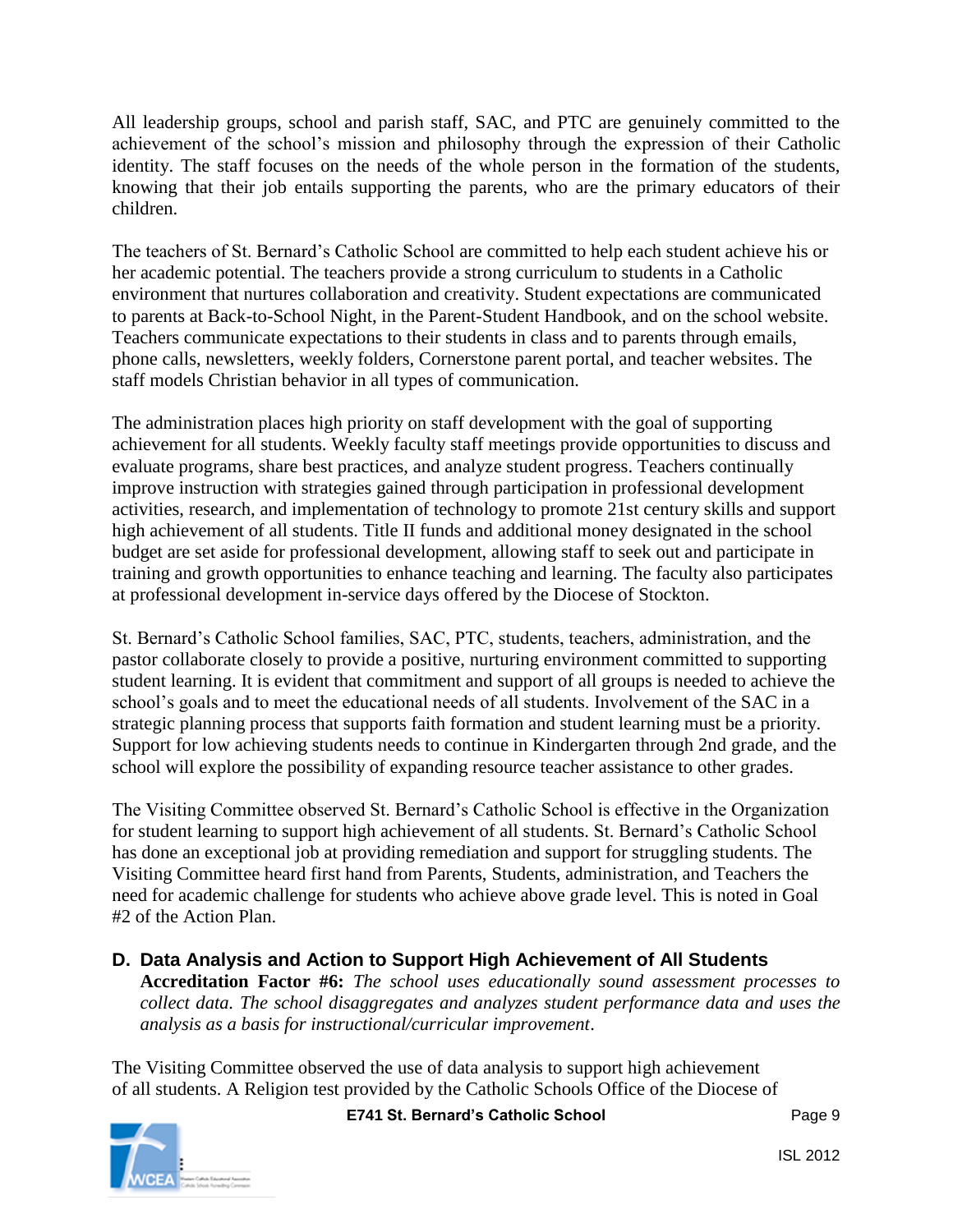Stockton was administered for the first time at each grade level in the spring of 2015. Teachers analyzed the results to plan instructional change for the following year. Next year the religion test will be given in the fall as a pretest. The results of the tests will be used to plan instruction and ensure that students are meeting the Religion Diocesan Enduring Standards. A posttest in the spring will help to measure student growth and assess the effectiveness of the religion curriculum and instructional program.

Classroom teachers using school created rubrics assess progress towards the achievement of the SLEs. SLE evidence gathered, based on the rubrics, differs from grade to grade. Teachers collect work samples from students and assess them using the rubrics. The rubrics and work samples move from grade to grade with the students.

Every year, upon reception of standardized testing results, the administration and staff gathers to disaggregate and analyze data in order to improve curriculum and instruction. Faculty meeting time is devoted to the analysis of standardized testing results for 2<sup>nd</sup> through  $8<sup>th</sup>$  grade. Based on scores, the administration and teachers use results to develop a specific instructional plan for students performing in the bottom quartile in Reading, Math, and Language Arts. In several grades students who score in the highest quartile are given enrichment activities. However, the faculty realizes that there is a need to develop a school-wide enrichment program to address the educational needs of high achievers.

With the implementation of the CCSS, the administration and faculty realizes that disaggregation and analysis of data is essential to improve student learning. Currently data analysis helps to develop plans for remediation of low achieving students. However, there is a need to develop a school-wide enrichment program to address the educational needs of high achievers. In addition, results of the 21st Century Skills Assessment administered in 4th through 8th grades need to be further analyzed and communicated to all shareholders. Teachers attend professional development conferences during the year, such as, workshops, conferences, and diocesan in-service days to drive curricular change. Teachers have implemented instructional strategies and technology resources that they have learned. Student engagement has increased since the implementation of technology in the classroom as evidenced by feedback from students and parents.

The Visiting Committee was impressed by St. Bernard's Catholic School's use of data analysis to identify trends in achievement of all students. The Visiting Committee observed that St. Bernard's Catholic School is effective in their action to support high achievement of all students. St. Bernard's Catholic School has used the data to identify the need for challenging curriculum for advanced students. Goal #2 of the Action Plan addresses this concern.

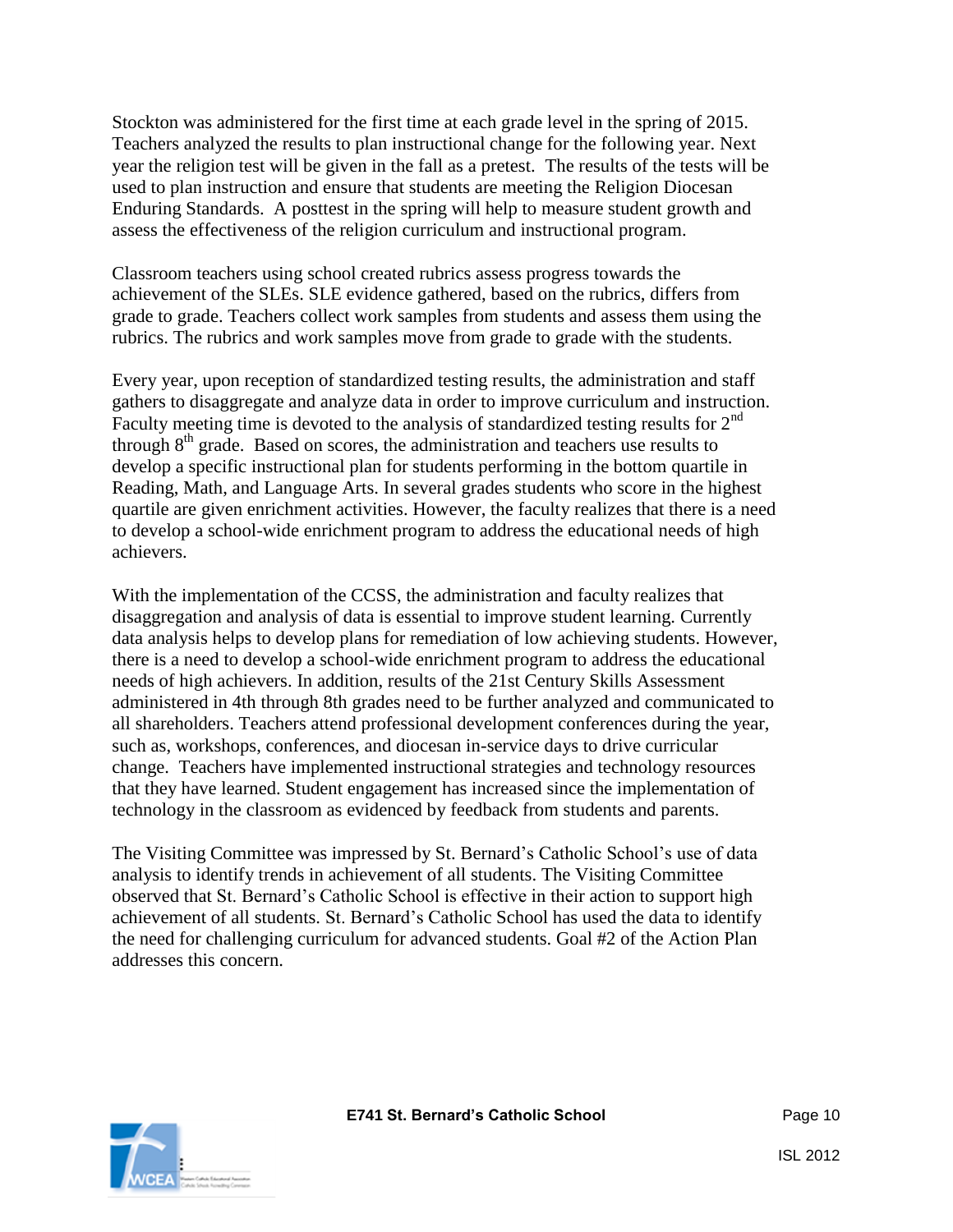## **E. High Achievement By All Students Toward Clearly Defined SLEs and Curriculum Standards**

**Accreditation Factor #7:** *All students make acceptable and measurable progress toward clearly defined Schoolwide Learning Expectations and challenging, comprehensive, and relevant curriculum standards*.

The Visiting Committee observed that Catholic identity is woven into all aspects of school life. Prayer takes place in the classrooms, at staff and parent meetings, and unites all members of the school community. Faith formation is integrated into lessons by making connections to Catholic teachings across the curriculum.

Through the process of data analysis, St. Bernard's Catholic School has found that its curriculum is challenging, assessment results are measurable, and student progress is acceptable. Students scoring in the top quartile in standardized testing are challenged through enrichment activities and an advanced math class. Teachers offer students before and after school tutoring in addition to one-on-one assistance in the classroom to students falling in the lower quartile. Students belonging to CJSF also assist with tutoring.

The staff uses assessment data to ensure that each student is making acceptable progress toward achievement of curriculum standards. ITBS and CogAT test results and a math benchmark assessment are used, as well as other assessments such as projects, oral reports, PowerPoint presentations to develop and implement instructional plans to help students achieve academic progress. Writing portfolios and SLE files are maintained for each student, showing progress and growth. Curriculum mapping is updated every year.

Decisions to purchase and use technology are based on curriculum standards, SLEs, and analysis of student achievement data. Chromebooks are used in 5th through 8th grade to engage the students in meaningful learning in all subject areas. Kindergarten through 4th grade use tablets to enrich math and reading instruction and to facilitate research projects. The Summer Math Program, using SumDog and ALEKs online programs, has been revised and updated annually based on student achievement data.

The Visiting Committee observed a clearly defined set of SLEs by St. Bernard's Catholic School. St. Bernard's Catholic School is effective in their use of the SLEs to promote high achievement by all students. Suggested by Goal 1 and 2 of the Action Plan, Students will be asked to further incorporate the SLEs into their academic and daily lives. The Visiting Committee observed that St. Bernard's Catholic School is effective in their use of Curriculum Standards to drive high achievement of all students. The Curriculum Standards were evident in the classroom environment and lesson plans. However, the Visiting Committee did not have an opportunity to witness the conversations between the teacher and the students tying the lesson to the standard.

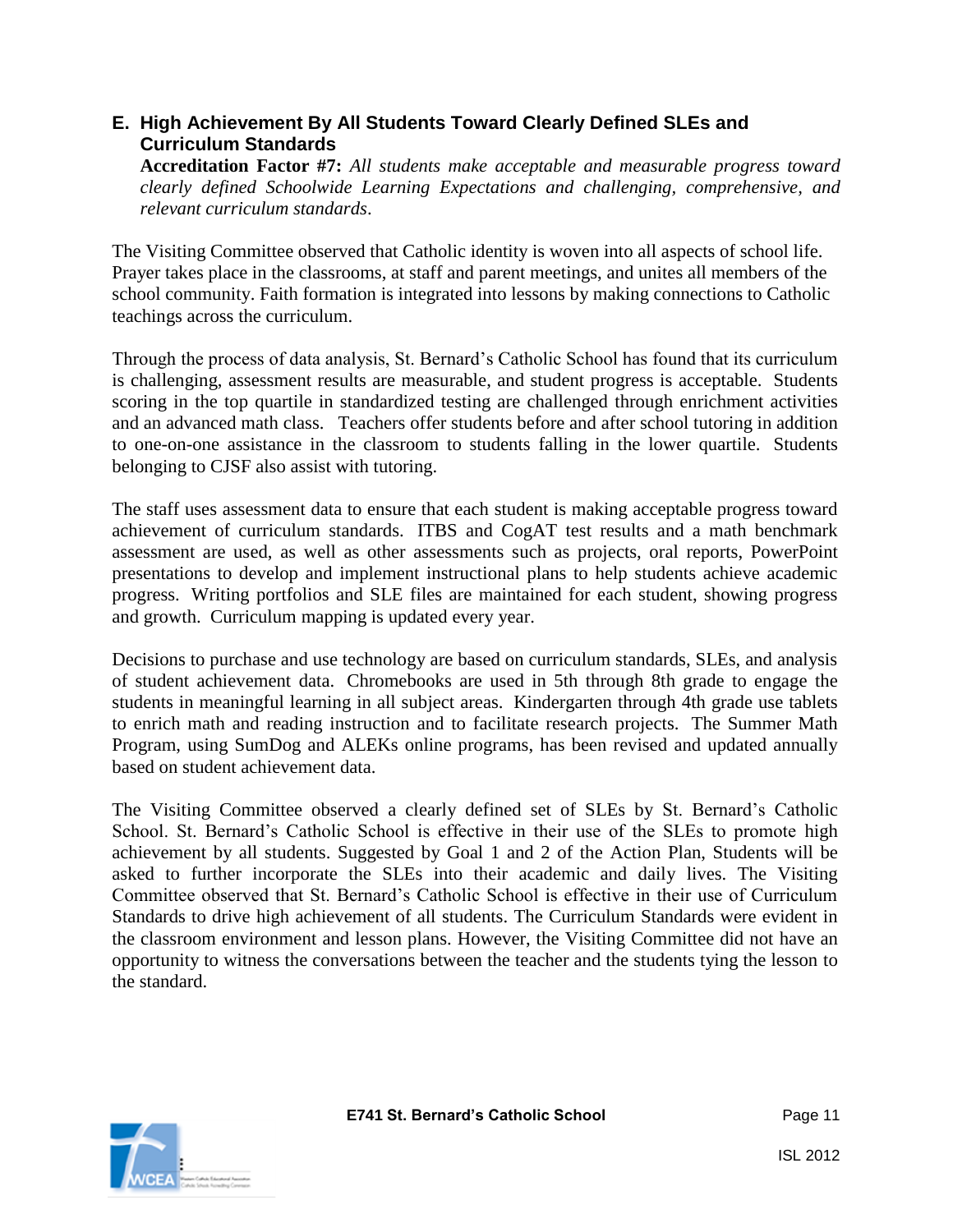#### **F. Instructional Methodology to Support High Achievement of All Students**

**Accreditation Factor #8:** *The staff applies research-based knowledge about teaching and learning in the instructional process. Assessment is frequent and varied, integrated into the teaching/learning process, and informs curriculum planning*.

The Visiting Committee observed that St. Bernard's Catholic School is effective in modeling Catholic values in all aspects of the school. Catholic identity is an essential part of the school environment, students, and faculty and staff.

The instructional staff applies effective teaching strategies and techniques to support high achievement of all students. Teachers are self-motivated, and are constantly researching, designing lessons, and implementing new instructional methodologies and technology.

Teachers use a variety of formative and summative assessment tools to determine student progress toward meeting SLEs and curriculum standards. The results of formative and summative assessments are communicated to parents through weekly test folders and The Cornerstone online grading parent portal. Teachers stay current on assessment trends through professional readings, workshops and professional conversations with colleagues.

The staff of St. Bernard's Catholic School strives to make improvements to support high achievement of all students. Tablets, Smart Boards and Chromebooks are used throughout the school to enhance teaching and learning. The computer lab is also available to students before school hours to practice math skills using online learning games or to work on projects and assignments using Google docs.

Staff participation in professional development activities impacts the process of teaching and learning, curriculum review, and implementation of best practices. Staff development may take the form of professional conversations during faculty meetings and participation in educational conferences and workshops. Supplementary professional development is provided with the adoption of new curriculum and instructional tools. The administration provides teachers with instructional support through Data Walks, two formal observations per year, post-observation conferences, and weekly mentoring meetings with teachers new to the profession or new to the school.

The Visiting Committee observed St. Bernard's Catholic School is highly effective in the instructional methodology to support high achievement of all students. The faculty and staff have identified a need to apply research-based instructional methodology to challenge the high achievers at all grade levels, which will aid in the success of Goal #2 of the action plan.

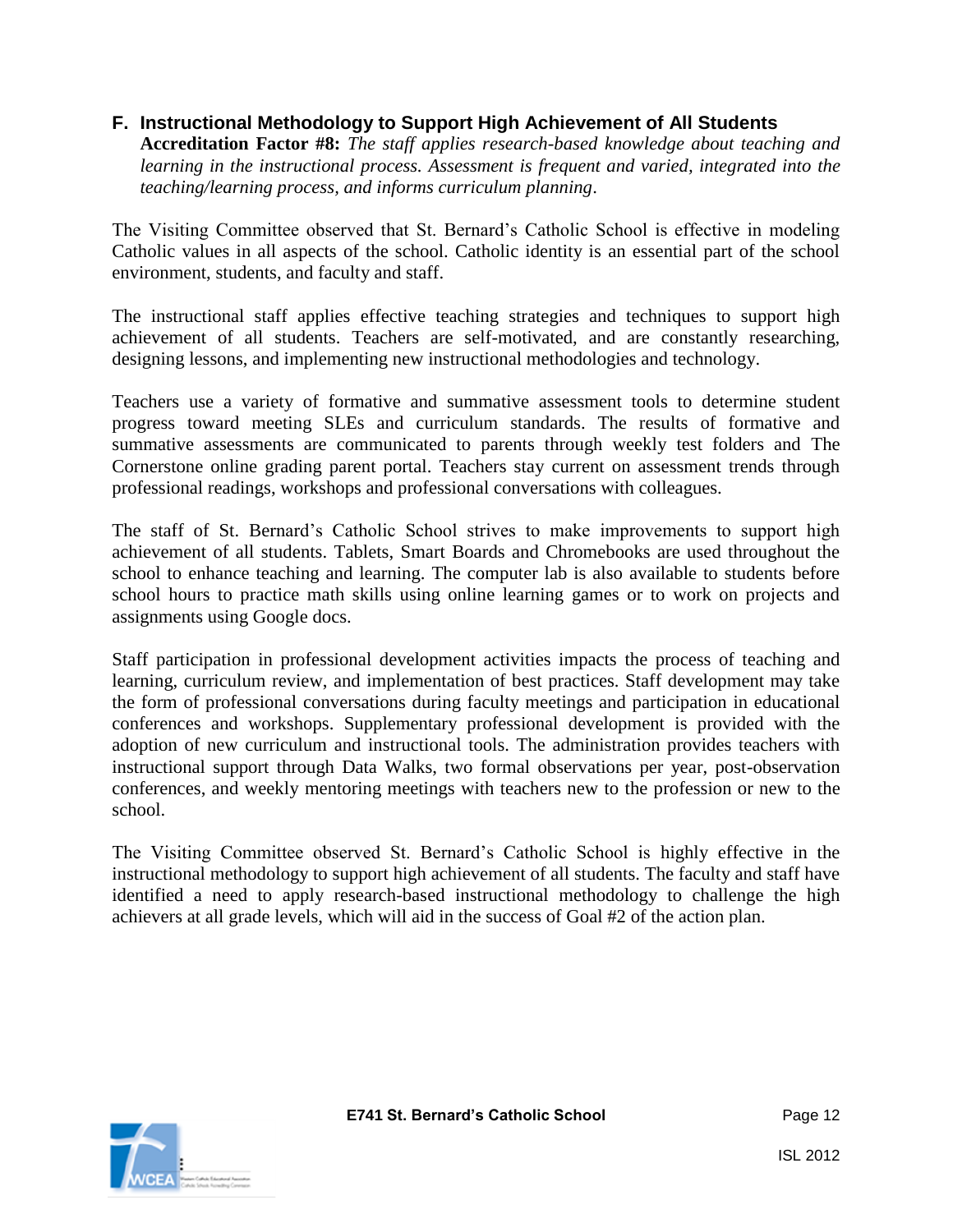#### **G. Support for Student Spiritual, Personal, and Academic Growth**

**Accreditation Factor #9:** *Within the school's community of faith, students have opportunities to participate in support services and activities to assist them in accessing the curricular and co-curricular programs to achieve the Schoolwide Learning Expectations, Arch/diocesan curriculum standards (local curriculum standards where Arch/diocesan standards don't exist), and other governing authority expectations.*

The Visiting Committee observed that St. Bernard's Catholic School is a community rich in faith, expressed through participation in spiritual activities. These activities include, but not limited to, daily prayer in the classroom, first Friday Mass, Learning Masses and prayer at Monday morning assemblies led by one of the priests. The students practice social justice through a variety of service projects. The CYO sports program allows students to learn how to play as Catholics in a competitive and Christian manner as well as praying before games. The Student Council prays before meetings and school rallies, and members work together to create a welcoming Catholic environment for their fellow students. At School Family Masses St. Bernard's students participate as altar servers, lectors, gift bearers, and collection helpers. Students are encouraged to wear their school uniforms to witness the presence and power of Catholic education in the parish.

Co-curricular activities are available to students throughout the school year. Students have the opportunity to participate in many activities that keep the students engaged and challenged, and allow for enrichment opportunities outside of traditional classroom format.

The involvement of the parents is vital to the success of the school programs. St. Bernard's Catholic School requires 30 hours of volunteer work from each family. Ten of these hours are worked at the parish's annual Fall Festival. The remaining hours may be worked at various fundraisers and events during the school year, including field trips and help in the classrooms.

St. Bernard's Catholic School provides a safe environment for students, parents, and staff. The school creates and maintains this environment with the help of a parent-led safety committee that works with the school administration to implement and maintain a school emergency plan. Fire drills, as well as earthquakes and lockdown drills, are conducted to help students and staff practice emergency procedures. The staff also undergoes bi-annual first aid and CPR training to prepare them for medical emergencies that may occur during school hours. The school safety plan drives improvements throughout the school.

Students who do not perform at grade level in the areas of math and reading receive assistance through tutoring by CJSF members, a resource teacher, and homeroom teachers. A resource teacher works with low achieving 1st graders three times a week, and the vice-principal works with 2nd graders once a week on phonics and reading skills. Homeroom teachers conduct small group sessions before school hours. When students do not show acceptable progress from grade to grade, a Student Study Team (SST) is put in place and administration, parents and teachers request further evaluation from the local public school district.

Students use technology in their classrooms and receive weekly technology instruction. Technologies lessons follow a curriculum that includes basic computing concepts and, as often

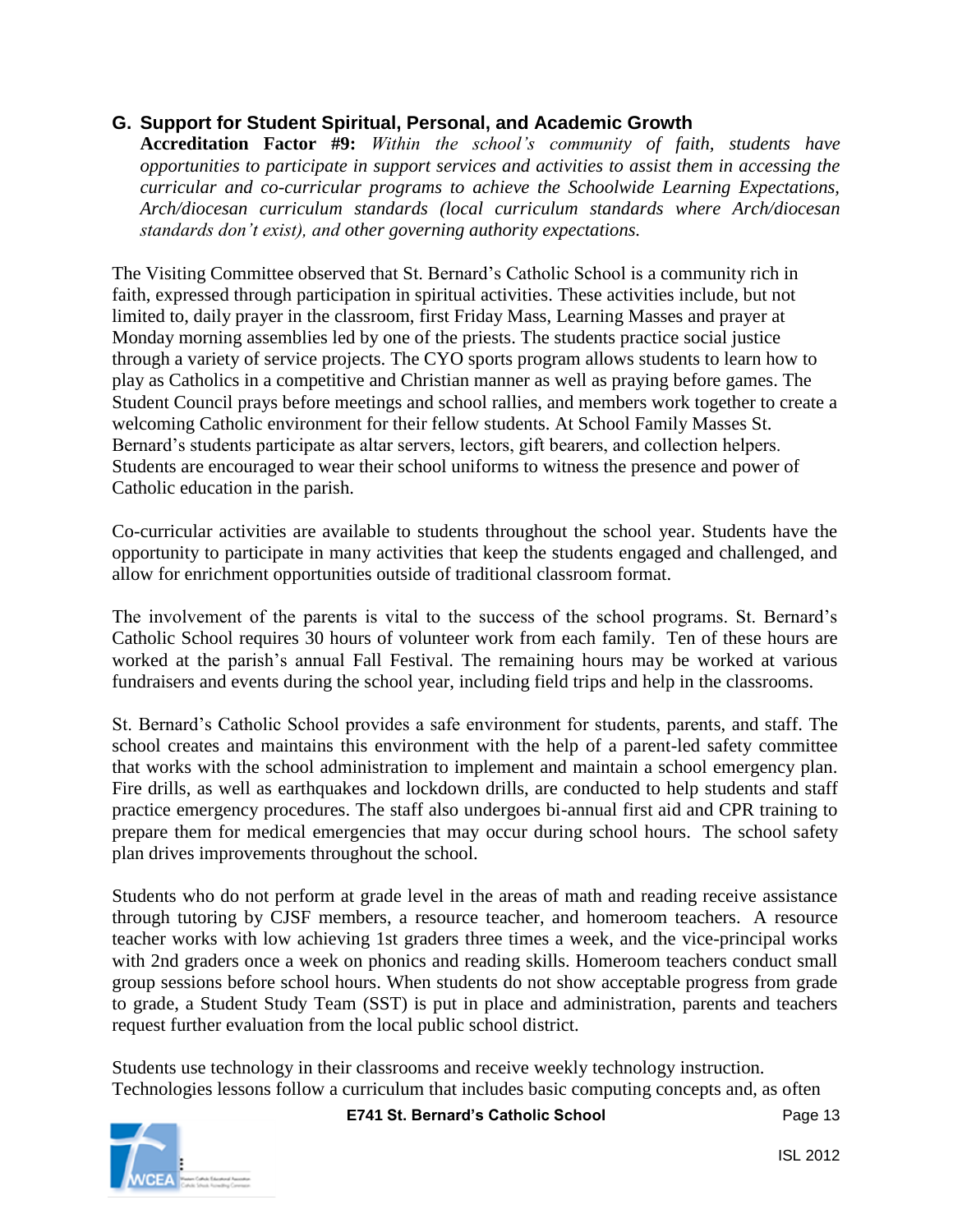as possible, support and enhance classroom lessons. Students also use technology in their classrooms and for various homework assignments. All the classrooms have interactive whiteboards and document cameras, which are used to enhance student learning and ensure effective instruction. Students in Kindergarten through 4th grade share tablets, while students in 5th and 6th grade share Chromebooks; 7th and 8th grade have a set of Chromebooks for each class. Teachers guide the students through websites and use pre-installed apps to engage them in meaningful learning. Apps contain multiple skill levels to allow for differentiated learning.

The Visiting Committee observed St. Bernard's Catholic School excels in many areas in the support for Student spiritual, personal, and academic growth. St. Bernard's Catholic School promotes a strong spiritual formation of the students. There are many opportunities for personal growth amongst the students in both curricular and non-curricular areas. The Visiting Committee observed an effective amount of support for academic growth in high achieving students as witnessed in St. Bernard's Catholic School's identification of this in goal #2 of the Action Plan.

#### **H. Resource Management and Development to Support High Achievement of All Students**

**Accreditation Factor #10:** *The pastor, principal, and school board develop, implement, and monitor resources and plans to ensure and support high achievement of all students of the Schoolwide Learning Expectations, Arch/diocesan curriculum standards (local curriculum standards where Arch/diocesan standards don't exist), and other governing authority expectations*.

The Visiting Committee observed St. Bernard's Catholic School utilizes its resources to create and sustain an environment that supports Catholic identity. The school uses its financial resources to hire Catholic teachers who are able to teach the Diocesan Religion Standards and support teachers in completing the required program, Echoes of Faith, to receive initial catechetical certification. Financial resources are used each year to provide a staff retreat, guided by one of the parish priests.

Resources are allocated for faith formation of students by acquiring liturgical calendars to display in each classroom, computer lab, science lab, and library. Each student has a Religion textbook and Family Life workbook. In addition,  $1<sup>st</sup>$  and  $2<sup>nd</sup>$  graders use a Religion Review and Resource Book in class and for homework. Third grade uses a Reconciliation and Eucharist book in school, and parents are given a family guide to support the religious instruction at home.

St. Bernard's Catholic School uses proper bookkeeping procedures and acceptable accounting practices in alignment with the policies of the Diocese of Stockton. In January the principal begins to develop the projected budget for the coming school year, and in April presents it to the Finance Council for review, feedback, and approval. The budget is monitored throughout the year by the principal and the Finance Council, and adjusted as necessary. The principal, who reports to the parish through monthly meetings with the Finance Council and the School Advisory Committee (SAC), manages the resources of St. Bernard's Catholic School. Both groups are under the pastor's leadership and are comprised of the principal, parish administrator, school parents, and parishioners with expertise in the field of finances.

The school's five-year plan was developed, implemented, and monitored by the principal and the SAC members to ensure the sustainability of the school program and support high achievement

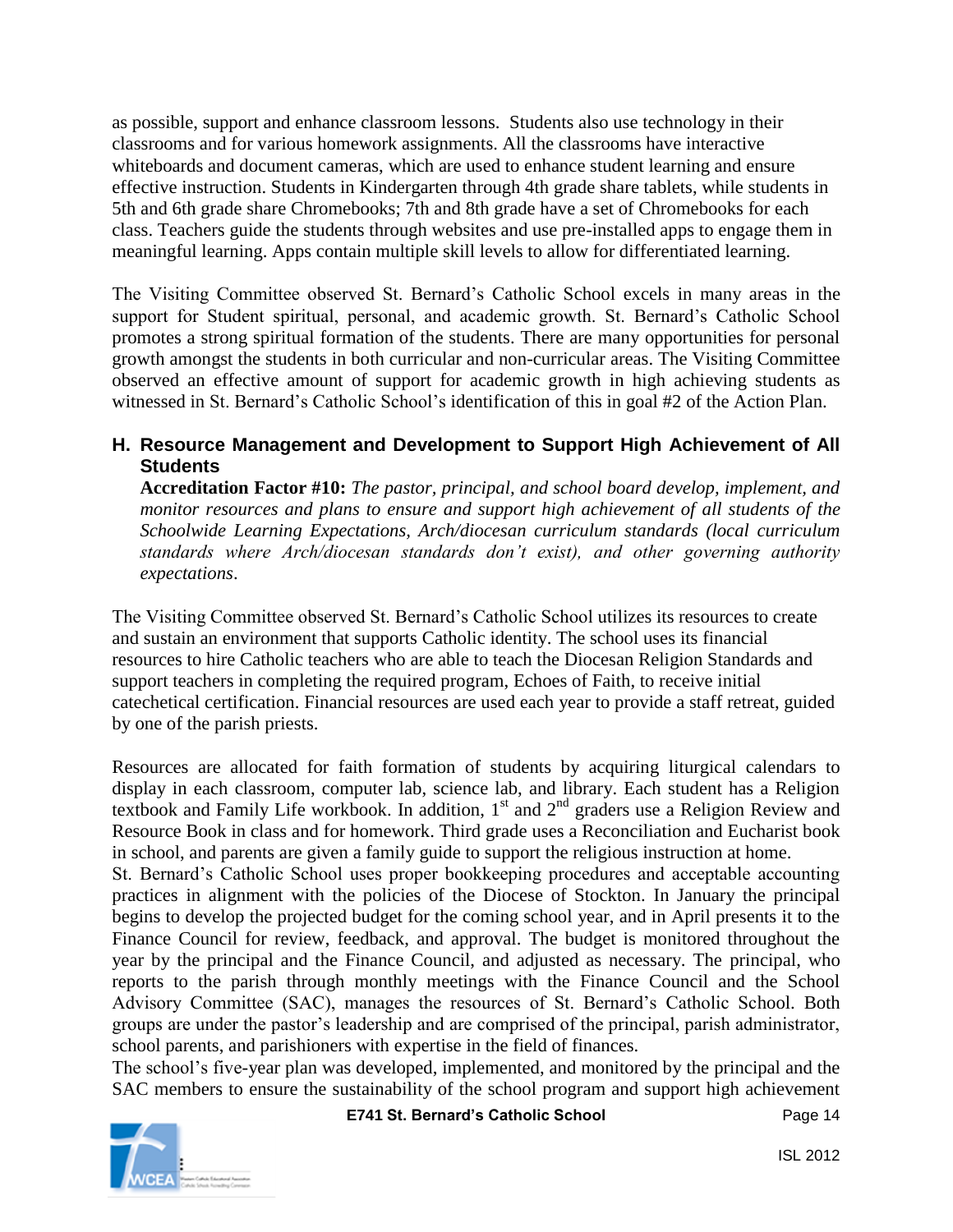of all students. In response to results from parent survey data, attempts have been made to enhance the physical education, music, art, and Spanish programs. Additional funds are needed to hire an art teacher and a Spanish instructor in order to implement these programs school-wide. In an effort to keep tuition affordable, new fundraisers were implemented, but it has become apparent that an annual giving campaign including alumni and parishioners' contributions may be a more effective way to increase revenue for the school. The annual giving campaign would provide donor data to eventually establish an endowment. A marketing plan is in place and goals are being addressed to increase and retain enrollment.

In 2014 the school established an annual technology fee of \$75 per child. These funds have been used to purchase 36 android tablets for use in Kindergarten through  $4<sup>th</sup>$  grade, and 32 additional Chromebooks and charging station for junior high students. Maintenance and repairs are also included in the technology budget.

Decisions about resource allocations are made in alignment with the school's purpose and achievement of the SLEs. Based on assessment results, resources are allocated to support high achievement of all students. Staff is hired based on students' learning needs.

The Visiting Committee observed St. Bernard's Catholic School is highly effective in the resource management and development to support high achievement of all students. The administration of St. Bernard's Catholic School has a clear vision, as seen in the 5-year plan, for the future of St. Bernard's Catholic School. The collaboration of the Pastor, Principal, SAC, and PTC continue to work with the success of all students in mind.

# **Chapter 4: The Action Plan**

## **A. Design and Alignment of the Action Plan with the Self Study Findings**

Accreditation Factor #11 (*The Action Plan addresses the school's critical goals to enhance student learning that supports high achievement of all students of the Schoolwide Learning Expectations, Arch/diocesan curriculum standards (local curriculum standards where Arch/diocesan standards don't exist), and other institutional and/or governing authority expectations*.)

## **Schoolwide Lists of Significant Accomplishments and Critical Goals**

Schoolwide Significant Accomplishments (the eight most significant determined by the VC)

- 1. Lessons connected to SLEs ensure students awareness of SLEs in daily learning.
- 2. A caring and nurturing learning environment supported by all faculty and staff.
- 3. A technology-rich environment is present for teaching and learning.
- 4. A safe environment for all students.
- 5. Support for struggling students through remediation and teacher and peer support before and after school.
- 6. Auxiliary staff provides classes and experiences to enrich student learning.
- 7. The building and establishment of a preschool to promote enrollment.



#### **E741 St. Bernard's Catholic School** Page 15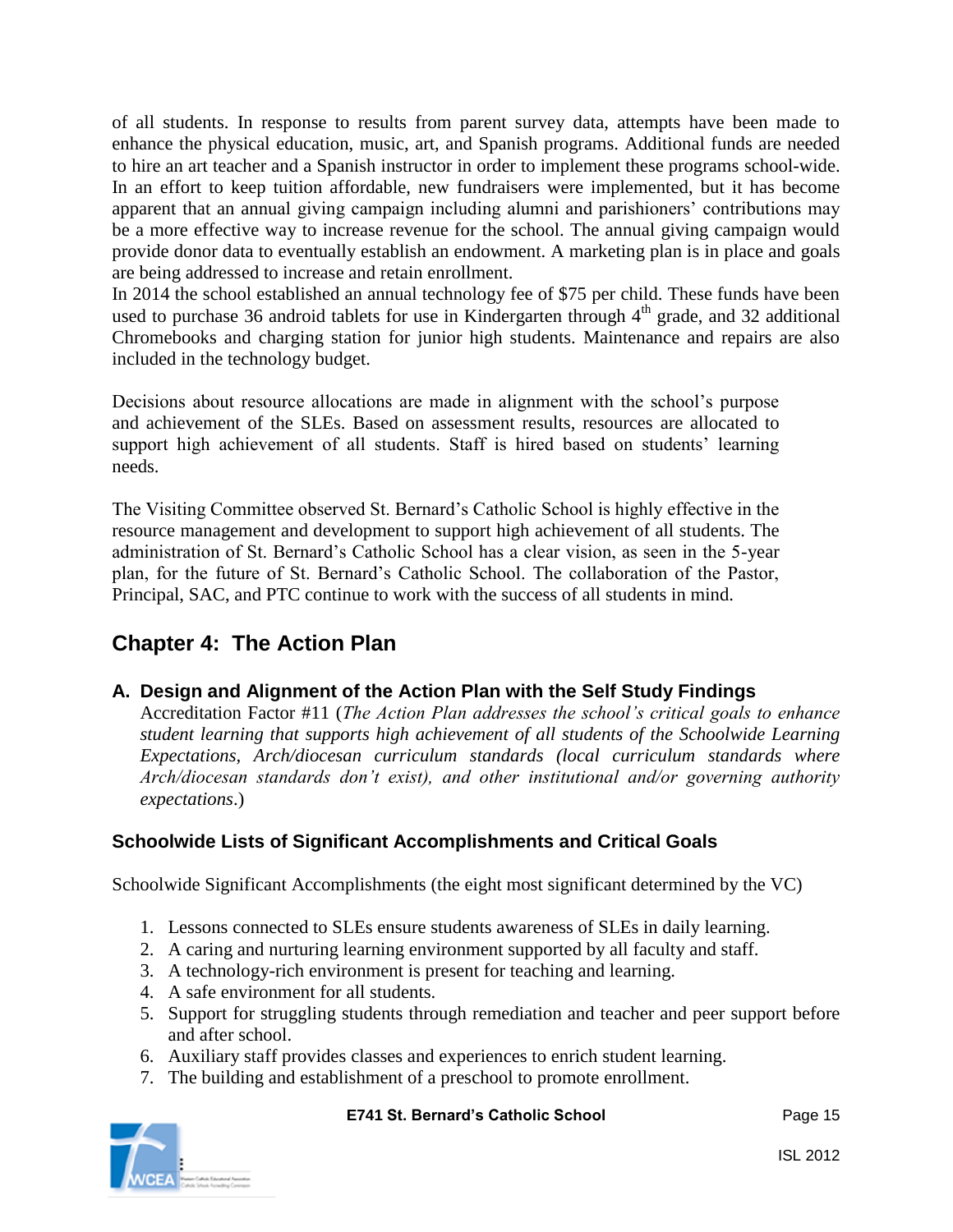8. A strong collaboration among the principal, pastor, parish priests and staff.

Critical Goals (identified by school)

- 1. Strengthen students' practice of their Catholic Faith.
- 2. Students will deepen their understanding of the SLEs and connect them to their academic endeavors.
- 3. Implement the Next Generation Science Standards (NGSS.)
- 4. Provide service opportunities year round.
- 5. Develop opportunities for students who score above grade level in standardized testing to be academically challenged.

The Visiting Committee observed that the Action Plan is highly effective in addressing the school's critical goals to enhance student learning that supports high achievement of all students of the School-wide Learning Expectations, Diocesan curriculum standards, and Common Core State Standards.

St. Bernard's Catholic School has identified critical goals that focus on improving student learning. St. Bernard's Catholic School has chosen goals that support growth for all students and the strategies and activities are achievable. The principal and administration have a solid plan to acquire resources needed to accomplish all goals. The Action Plan includes specific assessments designed to monitor growth in student learning.

#### **OPTION A:** *Modification of a critical goal:* N/A

#### **OPTION B:** *Critical Goal Identified by the Visiting Committee*: N/A

#### **B. Capacity to Implement and Monitor the Action Plan**

**Accreditation Factor #12:** *The school demonstrates the capacity to implement and monitor an Action Plan that ensures high achievement of all students of the Schoolwide Learning Expectations, Arch/diocesan curriculum standards (local curriculum standards where Arch/diocesan standards don't exist), and other governing authority expectations*.

The Visiting Committee observed that St. Bernard's Catholic School still recognizes the need to support spirituality through service learning. They recognize the need to deepen the students understanding of SLE 1 and strengthen the practice of their Catholic faith. Through the Action Plan, the students will deepen their understanding of the SLEs and connect them to their academic endeavors. A full transition to ELA Common Core State Standards will assist in continuing improvement in the area of writing.

The plans to monitor the Action Plan are critical to its success. Regular reviews and checkpoints have been built into the Action Plan, so that each step can be monitored and evaluated for progress. Quarterly reviews are included, so that the implementation of the Action Plan will be closely watched. Progress will be communicated to the shareholders during monthly SAC and